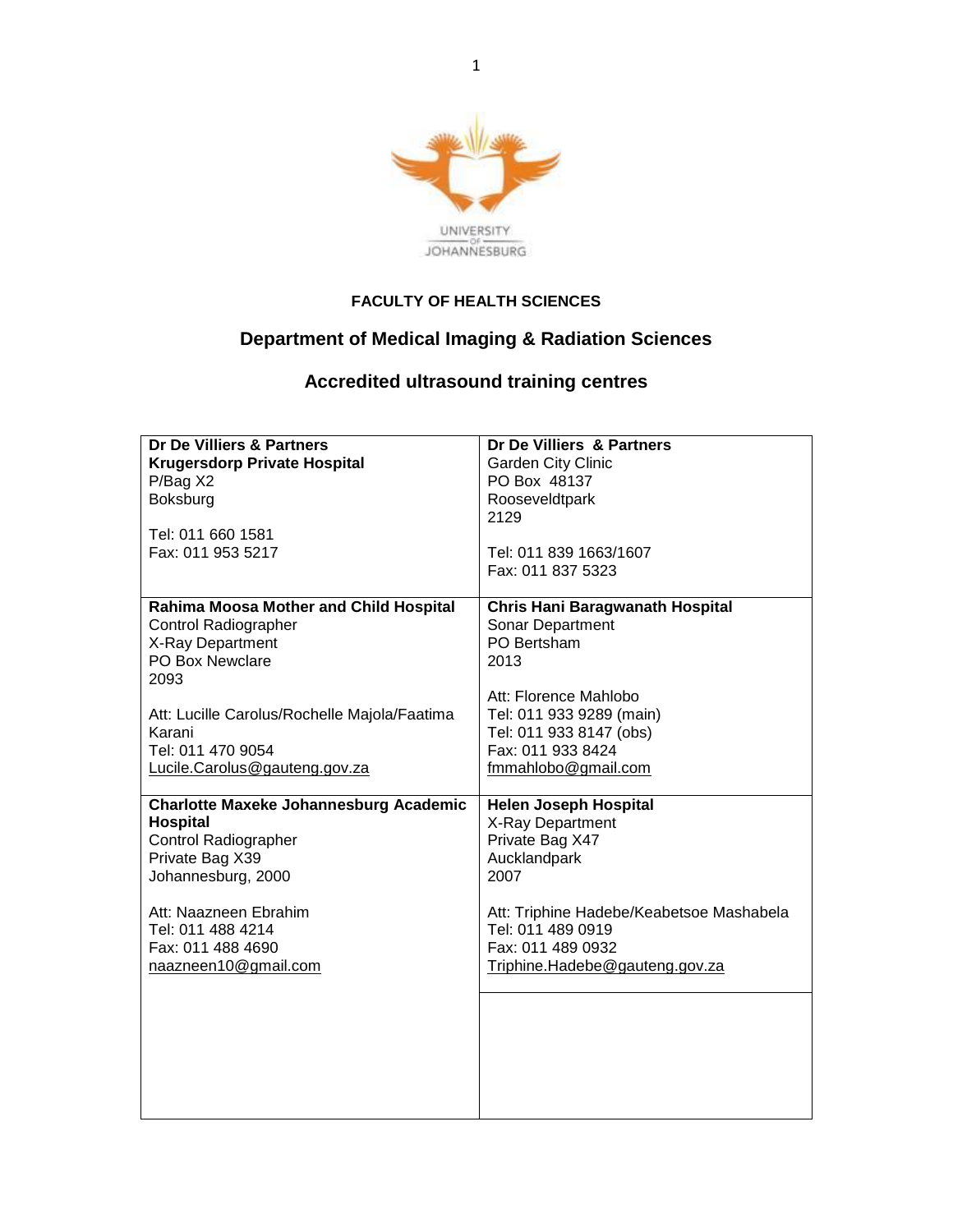| <b>Steve Biko Academic Hospital</b><br>Dr Savage Road<br>Gezina<br>Private Bag X169<br>Pretoria<br>0001<br>Att: Sonja van Niekerk<br>Tel: 012 354 1379<br>Fax: 012 354 2771<br>Soniav@gpg.gov.za                                                  | <b>Kalafong Hospital</b><br>Private Bag X396<br>Pretoria, 0001<br>Att: Dr Ahmed<br>Tel: 012 318 6595<br>Fax: 012 318 6464<br>ahmrowaida@gmail.com                                  |
|---------------------------------------------------------------------------------------------------------------------------------------------------------------------------------------------------------------------------------------------------|------------------------------------------------------------------------------------------------------------------------------------------------------------------------------------|
| <b>Radiology 24</b><br>Drs Bezuidenhout, van Niekerk and Ptnrs<br>Inc.<br><b>Wilgers Medical Centre Suite 1</b><br>Denneboom Road<br>Wilgers<br>Attn: Birnie Schoombie<br>Tel: 012 807 0222 Ext 206<br>birnie.schoombie@gmail.com                 | <b>Milpark Radiology Inc</b><br>PO Box 85379<br>Emmarentia<br>2029<br>Att: Danuta Blanckaert/Shalina<br>Tel: 011 726 4229<br>Fax: 011 726 2218<br>dblanckaert@milrad.co.za         |
| <b>Capital Radiology</b><br>George Storrar Avenue<br>Room 308 Medical Centre<br>Private Bag 24270<br>Gezina, 0031<br>Att: Chrisna Tromp/Esther Van Wyk<br>Tel: 012 460 3699<br>Fax: 012 460 3614<br>trompc@caprad.co.za<br>esthervanwyk@gmail.com | Dr L Scholtz Inc<br>Montana Hospital<br>Cnr Rooibos & Dr Swanepoel Streets<br>Montana<br>0151<br>Att: Natasha<br>Tel: 012 548 0987<br>Fax: 012 548 3017<br>natashavb2102@gmail.com |
| <b>Vaal Radiology</b><br><b>Vereeniging Mediclinic</b><br>X-Ray Dept<br>P/Bag X031<br>Vereeniging, 1913<br>Att: Leandra<br>Tel: 016 422 2230<br>Fax: 016 422 0088<br>leandrajvr@yahoo.com                                                         | Drs De Beer & De Jager Radiology<br><b>Mediforum Mediclinic</b><br>224 Athlone Street<br>Hatfield<br>Pretoria<br>Att: Florence<br>012 3427801<br>florence@debeerdejager.co.za      |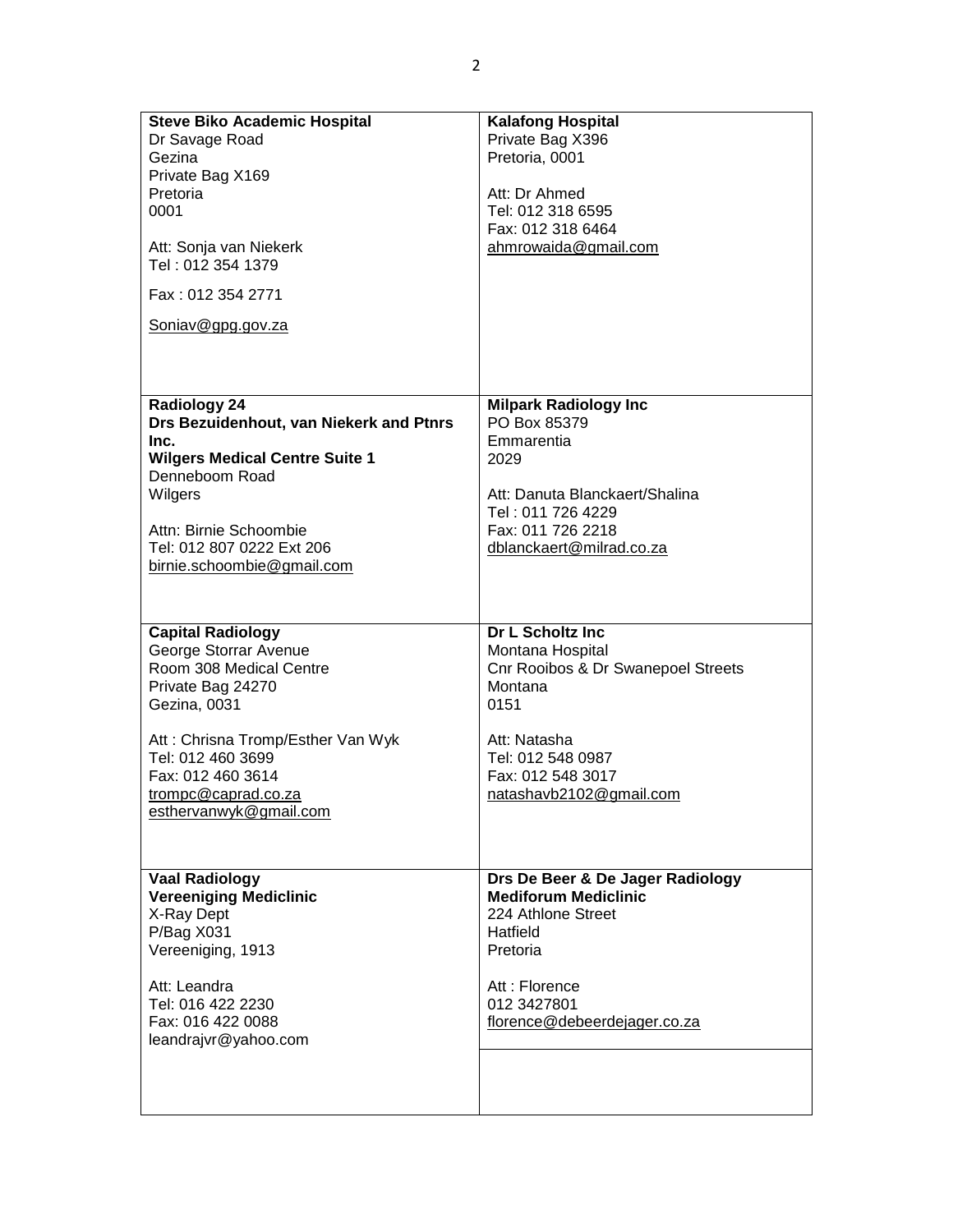| <b>Thelle Mogoerane</b>                          | Drs Van Rensburg & Partners                       |
|--------------------------------------------------|---------------------------------------------------|
| 10269 Nguza Street                               | <b>Wilgeheuwel Hospital</b>                       |
| Vosloorus                                        | <b>Amplifier Drive</b>                            |
| 1486                                             | Radiokop                                          |
|                                                  |                                                   |
| Attn: Daisy Chauke/Busisiwe Mapoko<br>0115900214 | Tel: 011 794 4688<br>Fax: 011 794 4290            |
| Daisy.Chauke@gauteng.gov.za                      |                                                   |
| nhlanhla.mapoko@gmail.com                        |                                                   |
|                                                  |                                                   |
| Drs van Rensburg & Partners                      | Dr van Rensburg and Ptnrs                         |
| <b>Fourways Life Hospital</b>                    | <b>Flora Clinic</b>                               |
| Cedar Ave                                        | PO Box 73400                                      |
| Fourways                                         | Fairland                                          |
| Tel: 011 875 1010                                | Att: Inge Van Wyk                                 |
| Fax: 011 875 1011                                | Tel: 011 475 1358/9                               |
|                                                  | Fax: 011 475 5069                                 |
|                                                  | ingevw@mweb.co.za                                 |
|                                                  |                                                   |
| <b>Diagnostic Radiological Services Inc (DRS</b> | <b>Diagnostic Radiological Services Inc (DRS</b>  |
| INC)                                             | INC)                                              |
| <b>Group Practice Postal address (all</b>        | <b>Union Hospital, X-ray Department</b>           |
| branches)                                        | <b>Clinton Road</b>                               |
| Private Bag X17                                  | Alberton                                          |
| Alberton                                         |                                                   |
| 1450                                             | Tel: 011 869 8573<br>Fax: 011 869 9394            |
| Att: Lizelle Mans                                |                                                   |
| 011 869 4530                                     |                                                   |
| Fax 0865652001                                   |                                                   |
| Lizellem@radiologysa.co.za                       |                                                   |
|                                                  |                                                   |
| <b>Diagnostic Radiological Services Inc (DRS</b> | <b>Diagnostic Radiological Services Inc (DRS</b>  |
| INC)                                             | INC)                                              |
| <b>Sunward Park Hospital</b>                     | <b>Bedford Gardens Hospital</b>                   |
| Kingfisher Road<br><b>Sunward Park</b>           | <b>7 Leicester Road</b><br><b>Bedford Gardens</b> |
|                                                  | Bedfordview                                       |
| Tel: 011 913 2373                                |                                                   |
| Fax: 011 913 2733                                | Tel: 011 622 8463                                 |
|                                                  | Fax: 011 622 7694                                 |
|                                                  |                                                   |
| <b>Diagnostic Radiological Services Inc (DRS</b> | <b>Diagnostic Radiological Services Inc (DRS</b>  |
| INC)                                             | INC)                                              |
| <b>Mulbarton Hospital</b>                        | <b>Rose Acres Clinic</b>                          |
| <b>True North Road</b>                           | X-Ray Department<br>Main Road                     |
| Mulbarton                                        | Germiston                                         |
| Johannesburg                                     |                                                   |
| Tel: 011 432 3720/9                              | Att: Tel: 011 822 4279                            |
| Fax: 011 432 2885                                | Fax: 011 822 4218                                 |
|                                                  |                                                   |
|                                                  |                                                   |
|                                                  |                                                   |
|                                                  |                                                   |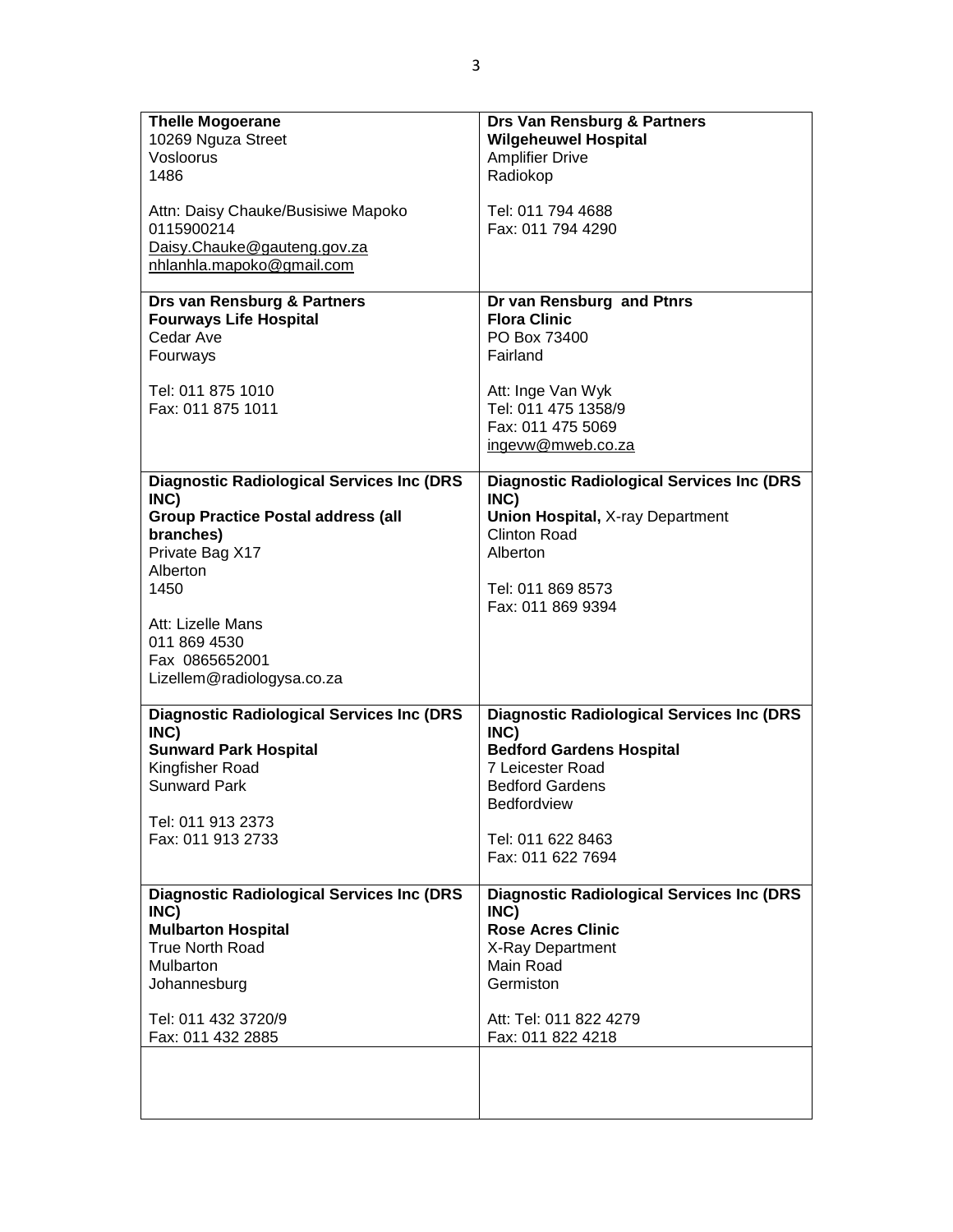| <b>Diagnostic Radiological Services Inc (DRS</b>                                    | <b>National radiology Services</b>                                                                            |
|-------------------------------------------------------------------------------------|---------------------------------------------------------------------------------------------------------------|
| INC)                                                                                | <b>Waterfall City hospital</b>                                                                                |
| <b>Linksfield Park Clinic</b>                                                       | Cnr Magwa Crescent & Mac Mac Avenue                                                                           |
| <b>Club Street</b>                                                                  | Vorna Valley                                                                                                  |
| Linksfield                                                                          | Midrand                                                                                                       |
| Tel: 011 640 7612                                                                   | 1682                                                                                                          |
| Fax: 011 640 7689                                                                   | Att: Obakeng<br>011 304 6600<br>obmogoiwa@gmail.com                                                           |
| <b>National Radiology Services</b>                                                  | <b>National Radiology Services</b>                                                                            |
| N17 Clinic (Springs)                                                                | <b>Lenmed Clinic</b>                                                                                          |
| Att: Bernita Swartz                                                                 | Attn. Roekshana Nana                                                                                          |
| Tel. 011 815 2814                                                                   | Tel. 011 854 4069                                                                                             |
| Fax. 011 815 1099                                                                   | Fax. 011 852 1968                                                                                             |
| bernitajo@gmail.com                                                                 | roekshanan98@gmail.com                                                                                        |
| Drs van Heerden & partners                                                          | Drs van Heerden & Partners                                                                                    |
| Medivillage                                                                         | Emfuleni Medi Clinic                                                                                          |
| Joubert and Grey Ave,                                                               | Jan v Riebeek Blyd                                                                                            |
| Vereeniging                                                                         | Vanderbijl Park                                                                                               |
| Tel. 016 455 4413<br>Fax. 016 421 2562<br>verrad@telkomsa.net                       | Attn. Lenelda Fouche<br>Tel. 016 950 8317<br>Fax. 016 950 8310<br>ilcifouche@yahoo.com<br>verrad@telkomsa.net |
| Dr Burger and Partners<br><b>Olivedale Clinic</b><br>Pres. Fouche Drive<br>Randburg | Dr Burger and Partners<br><b>Arwyp Clinic</b><br>PO Box 1015<br>Kempton Park<br>1620                          |
| Att: Anthea Mokuena                                                                 | Tel: 011 970 3216                                                                                             |
| 011 462 5404                                                                        | Fax: 011 970 3218                                                                                             |
| anthea.adams@gmail.com                                                              | tashja.k@gmail.com                                                                                            |
| Dr Burger & Partners                                                                | Dr Conidaris & Partners                                                                                       |
| <b>Unitas Hospital</b>                                                              | <b>Glynwood Clinic</b>                                                                                        |
| <b>Cantonments Road</b>                                                             | X-Ray Department                                                                                              |
| Verwoerdburg                                                                        | PO Box 17317                                                                                                  |
| 0157                                                                                | Benoni West                                                                                                   |
| Tel: 012 664 1013                                                                   | 1503                                                                                                          |
| Fax: 012 664 3314<br>tharine.botes@gmail.com                                        | Att: Sheree Taylor<br>Tel: 011 422 2914<br>Fax: 011 422 5791<br>sheree.luchtenstein@gmail.com                 |